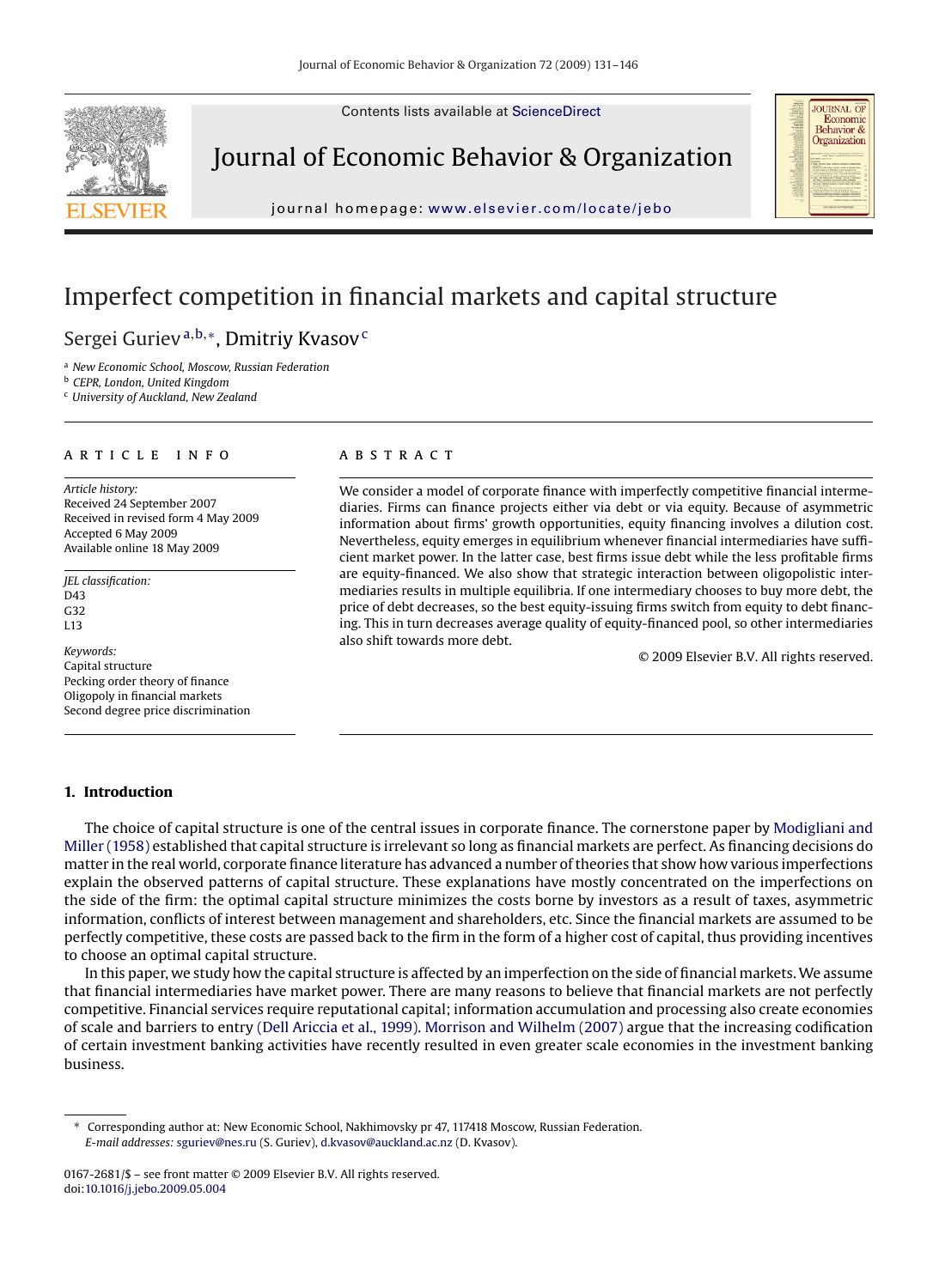Not surprisingly, after the Glass-Steagall Act was repealed in 1999, the global financial market has been increasingly dominated by a few "global, universal banks of new generation" [\(Calomiris, 2002\)](#page--1-0) that provide both commercial and investment banking services (as well as other financial services). These banks also command a substantial market share in virtually all financial markets, including debt and equity issues. In 2007, according to [Thomson Reuters \(2008\), t](#page--1-0)he nine largest financial groups (Goldman Sachs, Lehman Brothers, Merrill Lynch, Morgan Stanley, Citi, JP Morgan, Credit Suisse, Deutsche Bank, and UBS) controlled more than 50 percent in *every* major financial market; in many markets the top five financial intermediaries controlled up to 70 percent of the market. It is too early to judge the effect of the 2008 crisis on the financial market structure but it has certainly increased the remaining top banks' market shares. [Morrison and Wilhelm \(2007\)](#page--1-0) cite Securities Data Corporation's data to show that the top five (top ten) banks' share in the US common stock offering rose from 38 percent (62 percent) in 1970 to 64 percent (87 percent) in 2003. These trends have not been unnoticed by policymakers and academics. In 1999, the US Department of Justice launched an antitrust investigation on the IPO fees [\(Smith, 1999\). T](#page--1-0)he academic debate on the collusive nature of the clustering of the IPO fees is not conclusive (see [Chen and Ritter, 2000](#page--1-0) who argue that the fees' clustering around 7 percent in the US is a sign of tacit collusion and [Torstila, 2003](#page--1-0) for cross-country evidence and the summary of the debate). Yet, the very nature of this debate suggests that the investment banking industry is not perfectly competitive. This conjecture is also consistent with the legal analysis by [Griffith \(2005\)](#page--1-0) who argues that underwriters possess market power and use it for price discrimination.

Why does imperfect competition matter for capital structure? Once the financial intermediaries start to behave strategically, the logic of conventional capital structure theories falls apart. Under perfect competition, the investors' costs are passed onto the firm because investors earn zero rents on all financial instruments. In this paper, we still assume that investors are perfectly competitive, but the intermediaries between investors and firms are oligopolistic. Therefore, financial intermediaries receive positive rents; these rents may differ for debt and equity investments. Since firms choose capital structure depending on their privately known growth opportunities, intermediaries can use capital structure as a means of the second degree price discrimination (similarly to using monetary and barter contracts in [Guriev and Kvassov, 2004\).](#page--1-0) The purpose of discrimination is to extract higher fees from more profitable firms. We find that equilibrium capital structure is different in competitive and concentrated markets. For expositional clarity, we assume away all possible costs of debt financing. In this case, in line with the pecking order theory, debt crowds out equity as long as financial markets are sufficiently competitive. However, as markets become more concentrated, equity financing does emerge in equilibrium. Concentration of market power results in a substantial wedge between the oligopolistic interest rate and intermediaries' cost of funds. Hence, there is a pool of firms that would borrow at rates which are below the market interest rate on debt but still above intermediaries' cost of funds. In order to serve these firms without sacrificing revenues from lending at a high rate to existing borrowers, intermediaries use capital structure as a screening device. The better firms still prefer debt, while the less profitable firms are happy to issue equity. Therefore, the model is consistent with the observed increase in concentration in investment banking and the rise of equity issues worldwide in recent years.

What makes our paper more than just another model of capital structure is the study of strategic interaction that results in multiple equilibria. As we show, these equilibria differ in terms of both capital structure and asset prices even though all agents are fully rational. This in turn provides a very simple rationale for stock market volatility, bubbles and crashes without resorting to assumptions on bounded rationality or limits of arbitrage. The intuition for multiplicity of equilibria is the strategic complementarity of portfolio choices by the financial intermediaries.<sup>1</sup> Suppose that one intermediary decides to move from debt to equity. This raises the interest rate on debt so that some firms that used to borrow can no longer afford debt finance. These firms switch to equity which improves average quality of the pool of equity-financed firms (all debt-financed firms are better than equity-financed ones). This makes equity investment more attractive so other investors also choose to shift from debt to equity. We show that multiple equilibria do exist for a range of parameter values.

Our analysis has two main empirical implications. First, *ceteris paribus* both across countries and over time, a higher concentration of financial market power should result in a greater reliance on equity finance. Second, there may emerge multiple stable equilibria; in each equilibrium stock prices are based on fundamentals, and investors buy debt and equity based on their rational beliefs. Hence, either equilibrium is not a temporary bubble but is sustainable in the long run. Our theory predicts that multiple equilibria emerge only in the intermediate ranges of concentration of the financial market power. If markets are perfectly competitive, there is a unique equilibrium where debt finance prevails; if markets are very concentrated, there is only one equilibrium with a high share of equity financing.

Both predictions, however, are hard to test as there are many other determinants of capital structure that are correlated with changes in concentration of the financial markets. In particular, the cross-country test of our hypothesis is problematic as legal protection of outside shareholders in the US results in a widespread use of equity even though the US financial markets are very competitive [\(La Porta et al., 1998\). A](#page--1-0)s for the within-US experience over time, it is rather consistent with our results: the consolidation of financial industry in 1990s was accompanied by a growth in equity finance and in higher stock market volatility. In any case, finding appropriate instruments or locating a suitable natural experiment is a subject for future empirical work.

<sup>1</sup> Our model is an application of the [Bulow et al. \(1985\)](#page--1-0) multi-market oligopoly model in the case where demands rather than costs are interrelated across markets.